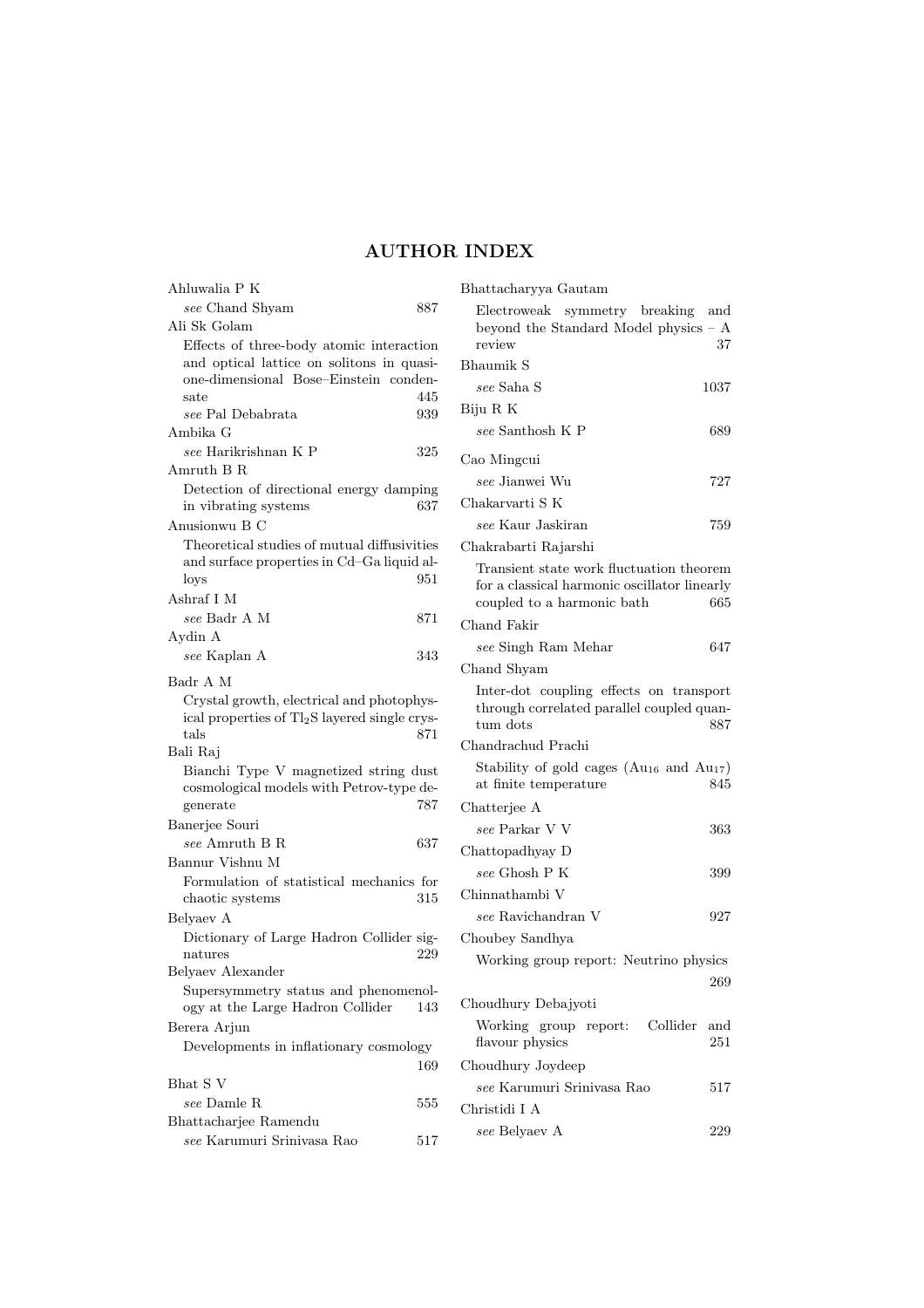| Damle R                                    |      |
|--------------------------------------------|------|
| The effect of composition, electron irra-  |      |
| diation and quenching on ionic conduc-     |      |
| tivity in a new solid polymer electrolyte: |      |
| $(PEG)_xNH_4I$                             | 555  |
|                                            |      |
| Datta Asesh K                              |      |
| see Choudhury Debajyoti                    | 251  |
| Datta Soma                                 |      |
| Experimental studies of the transient      |      |
| fluctuation theorem using liquid crystals  |      |
|                                            | 797  |
| Desai M S                                  |      |
| see Kheraj V A                             | 1011 |
| Devi Arati                                 |      |
| Alpha radioactivity for proton-rich even   |      |
|                                            | 753  |
| Pb isotopes                                |      |
| Dudas Emilian                              |      |
| Supersymmetry breaking                     | 131  |
| Dutta Gupta S                              |      |
| Slow light with symmetric gap plasmon      |      |
| guides with finite width metal claddings   |      |
|                                            | 303  |
|                                            |      |
| Elshaikh H A                               |      |
| see Badr A M                               | 871  |
| Fabiane M                                  |      |
| see Rapapa N P                             | 979  |
|                                            |      |
| Fleuret Frédéric                           |      |
| Recent relativistic heavy ion collider re- |      |
| sults on photon, dilepton and heavy        |      |
| quark                                      | 23   |
| Fouladi A A                                |      |
| see Ketabi S A                             | 1023 |
|                                            |      |
| Gajbhiye N S                               |      |
| $see$ Ningthoujam R S                      | 577  |
| Gajjar P N                                 |      |
| $see$ Thakor P B                           | 1045 |
| Gamberg Leonard P                          |      |
| Transverse spin and momentum correla-      |      |
| tions in quantum chromodynamics            | 55   |
| Gholamzadeh Zohreh                         |      |
| see Sadeghi Mahdi                          | 335  |
| Ghosal A                                   |      |
| see Ghosh P K                              |      |
| $G$ hosh $P K$                             | 399  |
|                                            |      |
| Magnetoelectronic transport of the two-    |      |
| dimensional electron gas in CdSe single    |      |
| quantum wells                              | 399  |
| Godbole R M                                |      |
| see Belyaev A                              | 229  |
| Gontrand C                                 |      |
| see Rechem D                               | 587  |
|                                            |      |

| Gopalakrishnan V                                     |      |
|------------------------------------------------------|------|
| see Pandikumar G                                     | 819  |
| Goyal Sneh Lata                                      |      |
| Empirical relation and establishment of              |      |
| shell effects in $(n, 2n)$ reaction cross-           |      |
| sections at 14 MeV                                   | 355  |
| Guchait Monoranjan                                   |      |
| Physics beyond Standard Model: Work-                 |      |
| ing group 3 report                                   | 239  |
| Gur Pratibha                                         |      |
| see Goyal Sneh Lata                                  | 355  |
| Gutierrez Cristian Leonardo                          |      |
| A relativistic quark-diquark model for               |      |
| the nucleon                                          | 451  |
| Harikrishnan K P                                     |      |
| Efficient use of correlation entropy for             |      |
| analysing time series data                           | 325  |
|                                                      |      |
| Hirsch Martin                                        |      |
| The neutrino mass matrix and (selected)              |      |
| variants of A <sub>4</sub>                           | 183  |
| Hu Y X                                               |      |
| Studies of the $g$ factors and the superhy-          |      |
| perfine parameters for Ni <sup>3+</sup> in the fluo- |      |
| roperovskites                                        | 989  |
| Indumathi D                                          |      |
| see Choubey Sandhya                                  | 269  |
|                                                      |      |
| Jain Sudhir R                                        |      |
| Ground state of an arbitrary triangle                |      |
| with a Calogero-Sutherland-Moser po-                 |      |
| tential                                              | 611  |
| Jani A R                                             |      |
| see Thakor P B                                       | 1045 |
| Jeyakumari S                                         |      |
| see Ravichandran V                                   | 927  |
| Jha V                                                |      |
| $see$ Parkar V V                                     | 363  |
| Jijo P U                                             |      |
| see John Manu P                                      | 495  |
| John Manu P                                          |      |
| Effect of a fluctuating parameter mis-               |      |
| match and the associated time-scales on              |      |
| coupled Rossler oscillators                          | 495  |
| John Shollykutty                                     |      |
| Chaos in the solar wind flow near Earth              |      |
|                                                      | 743  |
| Joshi Kavita                                         |      |
| see Chandrachud Prachi                               | 845  |
| Kailas S                                             |      |
| see Parkar V V                                       | 363  |
| Kajita Takaaki                                       |      |
| Future of neutrino experiments                       | 109  |
|                                                      |      |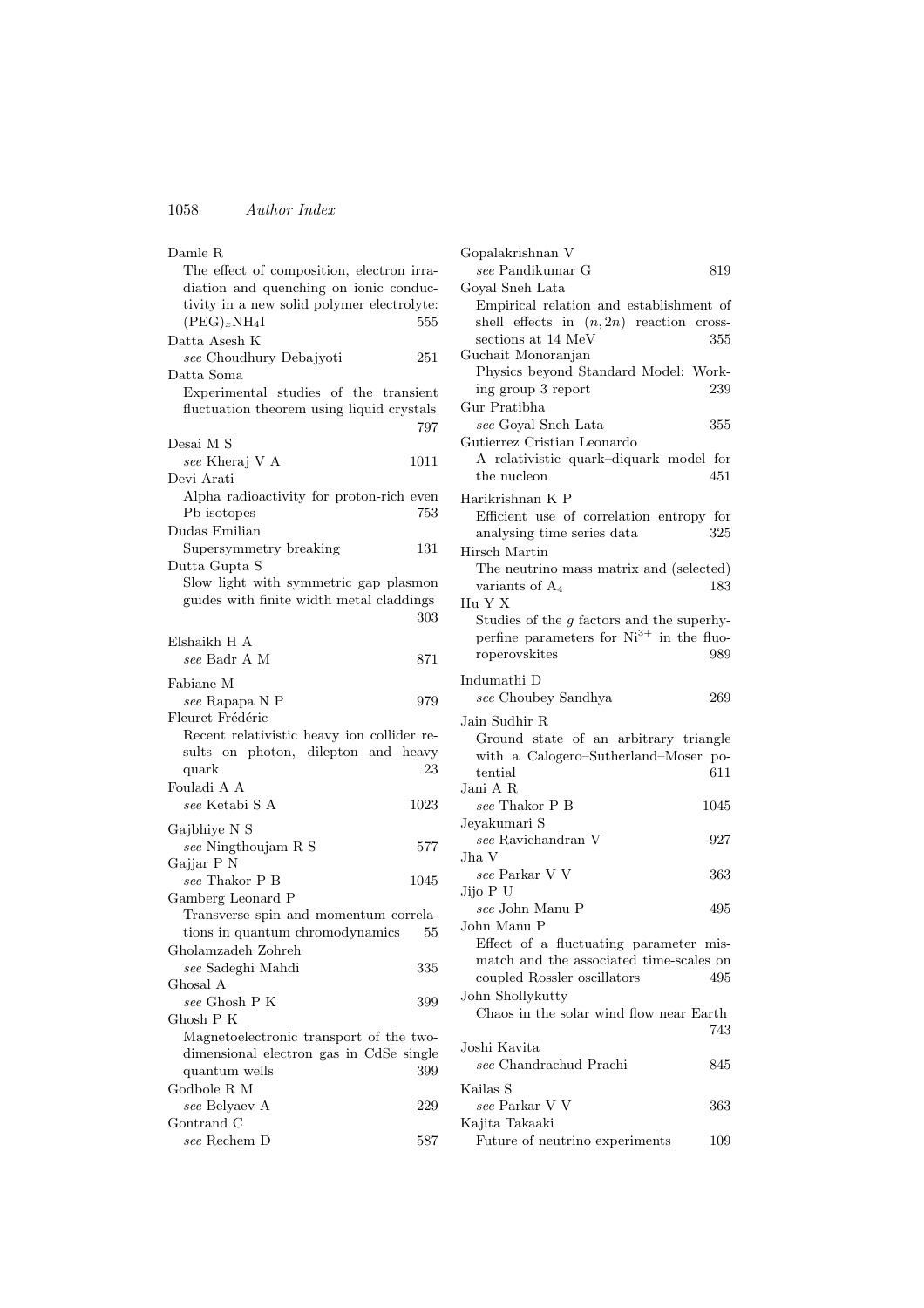## Author Index 1059

| Kakavand Tayeb                                         |                    |
|--------------------------------------------------------|--------------------|
| see Sadeghi Mahdi                                      | 335                |
| Kanhere D G                                            |                    |
| see Chandrachud Prachi                                 | 845                |
| Kanjilal D                                             |                    |
| see Kaur Jaskiran                                      | 759                |
| Electric field distribution and simulation             |                    |
| of avalanche formation due to the passage              |                    |
| of heavy ions in a parallel grid avalanche             |                    |
| counter                                                | 833                |
| Kaplan A                                               |                    |
| Equilibrium and pre-equilibrium emis-                  |                    |
| sions in proton-induced reactions<br>$^{203,205}$ Tl   | $_{\rm on}$<br>343 |
| Kaplinghat M                                           |                    |
| WHEPP-X: Report on the working group                   |                    |
| on cosmology                                           | 263                |
| Karumuri Sriniyasa Rao                                 |                    |
| Vibrational spectra of nickel metallopor-              |                    |
| phyrins: An algebraic approach                         | 517                |
| Kaur Jaskiran                                          |                    |
| Modifications induced in the polycarbon-               |                    |
| ate Makrofol KG polymer by Li (50 MeV)                 |                    |
| ion irradiation                                        | 759                |
| Ketabi S A                                             |                    |
| Transport properties of $poly(GACT)$ -                 |                    |
| poly(CTGA) deoxyribonucleic acid: A                    |                    |
| ladder model approach                                  | 1023               |
| Khatua P                                               |                    |
| Indigenous design and fabrication of a 6.5             |                    |
|                                                        |                    |
| T superconducting magnet and a magne-                  |                    |
| totransport mesurement set-up                          | 629                |
| Kheraj V A                                             |                    |
| Simulation of reflectivity spectrum for                |                    |
| non-absorbing multilayer optical thin                  |                    |
| films                                                  | 1011               |
| Krishnamurthy Sailaja                                  |                    |
| see Chandrachud Prachi                                 | 845                |
| Kulkarni P N                                           |                    |
| see Damle R                                            | 555                |
| Kumar A                                                |                    |
| see Tripathi R                                         | 969                |
| Kumar G S                                              |                    |
| see Raghavender M                                      | 999                |
| Kumar V                                                |                    |
| see Kumawat H                                          | 601                |
| Kumawat H                                              |                    |
| Extension of CASCADE.04 to estimate                    |                    |
| neutron fluence and dose rates and its val-<br>idation | 601                |

| Kundu Anirban                                                                                                                                             |     |
|-----------------------------------------------------------------------------------------------------------------------------------------------------------|-----|
| see Choudhury Debajyoti                                                                                                                                   | 251 |
| Kurian P J                                                                                                                                                |     |
| see John Shollykutty                                                                                                                                      | 743 |
| Laha U                                                                                                                                                    |     |
| An integral transform of Green's func-<br>tion, off-shell Jost solution and T-matrix<br>for Coulomb-Yamaguchi potential in co-<br>ordinate representation | 457 |
| Latreche S                                                                                                                                                |     |
| see Rechem D                                                                                                                                              | 587 |
| Lee Su Houng                                                                                                                                              |     |
| Charmonium states in quark-gluon<br>plasma                                                                                                                | 97  |
| Li Hong                                                                                                                                                   |     |
| The auxiliary elliptic-like equation and<br>the exp-function method                                                                                       | 915 |
| Li L L<br>see Hu Y X                                                                                                                                      | 989 |
| Liang Mai-Lin                                                                                                                                             |     |
| Quantum-classical correspondence of the<br>Dirac equation with a scalar-like poten-<br>tial                                                               | 777 |
| Luo Fengguang                                                                                                                                             |     |
| see Wu Jianwei                                                                                                                                            | 727 |
| Madu C A                                                                                                                                                  |     |
| see Anusionwu B C                                                                                                                                         | 951 |
| Magnea Lornzo                                                                                                                                             |     |
| All-order results for soft and collinear glu-<br>ons                                                                                                      | 69  |
| Maharaj S D                                                                                                                                               |     |
| Generalized isothermal models with                                                                                                                        |     |
| strange equation of state                                                                                                                                 | 481 |
| Mahata K                                                                                                                                                  |     |
| see Parkar V V                                                                                                                                            | 363 |
| Majethiya Ajay                                                                                                                                            |     |
| see Patel Bhavin                                                                                                                                          | 679 |
| Majumdar A K<br>see Khatua P                                                                                                                              | 629 |
| Malik R P                                                                                                                                                 |     |
| Nilpotent<br>symmetry invariance in                                                                                                                       | the |
| non-Abelian 1-form gauge theory: Super-                                                                                                                   |     |
| field formalism                                                                                                                                           | 505 |
| Superfield approach to symmetry invari-                                                                                                                   |     |
| ance in quantum electrodynamics with                                                                                                                      |     |
| complex scalar fields                                                                                                                                     | 805 |

 $see$  Malik R P  $505, 805$ 

Mandal B P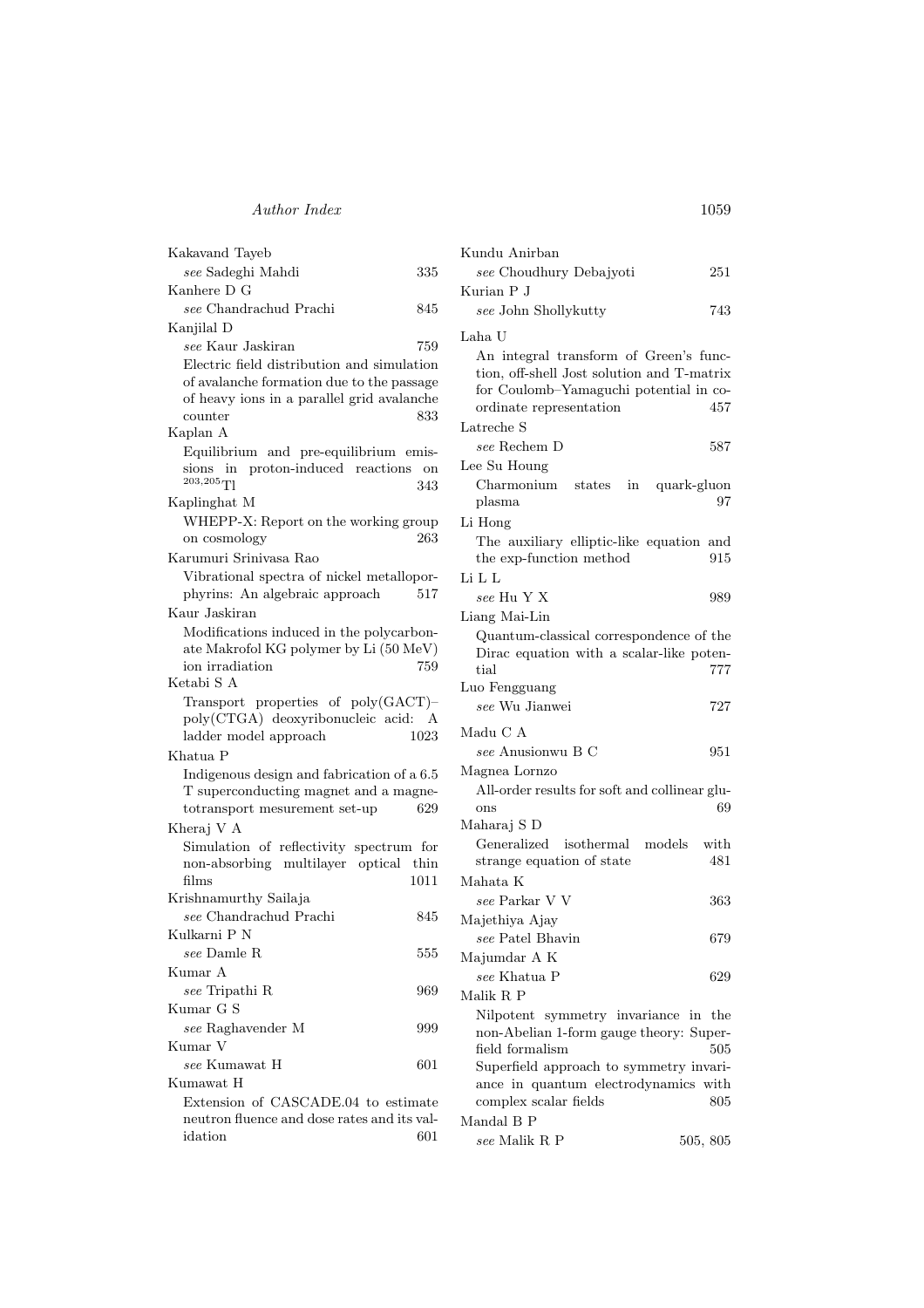| Manjunathaguru V                            |  |
|---------------------------------------------|--|
| Simple parametrization of photon mass       |  |
| energy absorption coefficients of H-, C-,   |  |
| N- and O-based samples of biological in-    |  |
| terest in the energy range $200-1500$ keV   |  |
| 375                                         |  |
| Mao Ling-Feng                               |  |
| Effects of quantum coupling on the per-     |  |
|                                             |  |
| formance of metal-oxide-semiconductor       |  |
| field transistors<br>407                    |  |
| Maurya M K                                  |  |
| Dependence of gain and phase-shift on       |  |
| crystal parameters and pump intensity       |  |
| in unidirectional photorefractive ring res- |  |
| 709<br>onators                              |  |
| Mehrotra I                                  |  |
| see Devi Arati<br>753                       |  |
| Mellado B                                   |  |
| Prospects for Higgs boson searches at the   |  |
| Large Hadron Collider<br>15                 |  |
| 229<br>see Belyaev A                        |  |
| Meng Xin-He                                 |  |
| see Paul Dilip<br>903                       |  |
| Mishra S C                                  |  |
|                                             |  |
| see Singh Ram Mehar<br>647                  |  |
| Misra R                                     |  |
| see Harikrishnan K P<br>325                 |  |
| Mohanakrishnan P                            |  |
| see Pandikumar G<br>819                     |  |
| Mohanty Bedangadas                          |  |
| see Roy Pradip<br>285                       |  |
| Mokhtari Leila                              |  |
| see Sadeghi Mahdi<br>335                    |  |
| Morita Kenji                                |  |
| see Lee Su Houng<br>97                      |  |
| Mukherjee Asmita                            |  |
| Working group report:<br>Quantum chro-      |  |
| modynamics sub-group<br>277                 |  |
| Mulders P J                                 |  |
|                                             |  |
| Non-collinearity in high energy processes   |  |
| 83                                          |  |
| Nanda K K                                   |  |
|                                             |  |
| Size-dependent melting of nanoparticles:    |  |
| Hundred years of thermodynamic model        |  |
| 617                                         |  |
| Nandakumaran V M                            |  |
| $see$ John Manu P<br>495                    |  |
| Ningthoujam R S                             |  |
| Reduction mechanism of $Ni^{2+}$<br>into Ni |  |
| nanoparticles prepared from different       |  |
| precursors: Magnetic studies<br>577         |  |

| Nyffeler A                                                     |      |
|----------------------------------------------------------------|------|
| see Belyaev A                                                  | 229  |
| Orji C E                                                       |      |
| see Anusionwu B C                                              | 951  |
| Pakvasa Sandip                                                 |      |
| $D_0-\bar{D}_0$ mixing and new physics                         | 205  |
| Pal Debabrata                                                  |      |
| Evolution of optical pulses in the presence                    |      |
| of third-order dispersion                                      | 939  |
| Panchal C J                                                    |      |
| see Kheraj V A                                                 | 1011 |
| Pandey D K                                                     |      |
| see Singh Devraj                                               | 389  |
| Pandikumar G                                                   |      |
| Multiple recycling of fuel in prototype                        |      |
| fast breeder reactor                                           | 819  |
| Pareek Umesh K                                                 |      |
| see Bali Raj                                                   | 787  |
| Parkar V V                                                     |      |
| Reaction mechanism study of ${}^{7}Li({}^{7}Li,$               |      |
| <sup>6</sup> He) reaction at above Coulomb barrier<br>energies | 363  |
| Passera M                                                      |      |
| Challenging the Standard Model with the                        |      |
| muon $q-2$                                                     | 195  |
| Patel Bhavin                                                   |      |
| Masses and magnetic moments of triple                          |      |
| heavy flavour baryons in hypercentral                          |      |
| model                                                          | 679  |
| Paul Bikash Chandra                                            |      |
| see Paul Dilip                                                 | 903  |
| Paul Dilip                                                     |      |
| Inflation with hyperbolic potential in the                     |      |
| braneworld model                                               | 903  |
| Petridou C                                                     |      |
| see Belyaev A                                                  | 229  |
| Potbhare V                                                     |      |
| see Kheraj V A<br>Prakash $\mathcal S$                         | 1011 |
| see Devi Arati                                                 | 753  |
| Prasad G                                                       |      |
| see Raghavender M                                              | 999  |
|                                                                |      |
| Raghavender M                                                  |      |
| A-site substitution-controlled dielectric                      |      |
| dispersion in lead-free sodium bismuth ti-<br>tanate           | 999  |
| Rajasekar S                                                    |      |
| <i>see</i> Ravichandran V                                      | 927  |
| Rajput G                                                       |      |
| see Chand Shyam                                                | 887  |
|                                                                |      |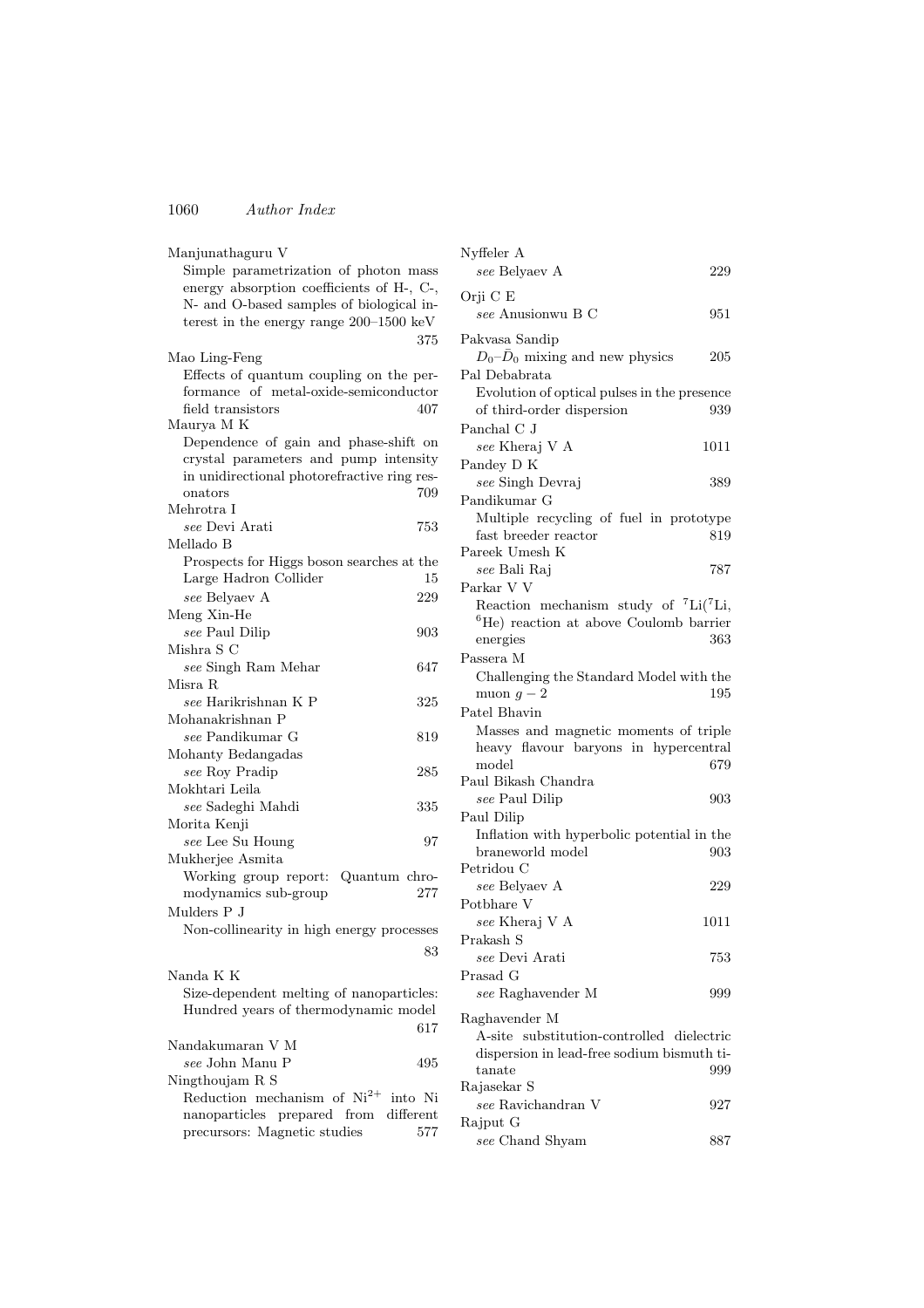## Author Index 1061

| Ramachandran K                                        |       |
|-------------------------------------------------------|-------|
| see Parkar V V                                        | 363   |
| Rapapa N P                                            |       |
| The corrections to scaling within                     |       |
| Mazenko's theory in the limit of low and              |       |
| high dimensions                                       | 979   |
| Ravichandran V                                        |       |
|                                                       |       |
| Role of asymmetries in the chaotic dy-                |       |
| namics of the double-well Duffing oscilla-            |       |
| tor                                                   | 927   |
| Rechem D                                              |       |
| Channel length scaling and the impact of              |       |
| metal gate work function on the perfor-               |       |
| mance of double gate-metal oxide semi-                |       |
| conductor field-effect transistors                    | 587   |
| Rodejohann W                                          |       |
| The see-saw mechanism: Neutrino mix-                  |       |
| ing, leptogenesis and lepton flavour vio-             |       |
| lation                                                | 217   |
| Roeck A de                                            |       |
| see Belyaev A                                         | 229   |
| Roeck Albert De                                       |       |
| Early physics with ATLAS and CMS                      | 3     |
| Roy A                                                 |       |
|                                                       |       |
| see Saha S                                            | 1037  |
| Roy Arun                                              |       |
| see Datta Soma                                        | 797   |
| Row B J                                               |       |
| $see$ Parkar $V$ V                                    | 363   |
| Roy D P                                               |       |
| see Belyaev A                                         | 229   |
| Roy Pradip                                            |       |
| Working group report: Quark gluon                     |       |
| plasma                                                | 285   |
| Roy S                                                 |       |
| Fragmentation of positronium in collision             |       |
| with Li ion including electron loss to the            |       |
|                                                       | 527   |
| continuum                                             |       |
| Sadeghi Mahdi                                         |       |
| ${}^{68}\mathrm{Ga}\;$ production<br>Determination of | pa-   |
| by different<br>rameters<br>reactions                 | using |
| ALICE and TALYS codes                                 | 335   |
| Saha Aparna                                           |       |
| see Ali Sk Golam                                      | 445   |
| Saha S                                                |       |
| see Kanjilal D                                        | 833   |
|                                                       |       |
| Coupling between drainage and coarsen-                |       |
| ing in wet foam                                       | 1037  |
| Sanctis Maurizio De                                   |       |
| see Gutierrez Cristian Leonardo                       | 451   |
| Sanjuán M A F                                         |       |
| see Ravichandran V                                    | 927   |

| Santhosh K P                                                               |     |
|----------------------------------------------------------------------------|-----|
| Neutron and proton shell closure in the                                    |     |
| superheavy region via cluster radioactiv-<br>ity in $280-314$ 116 isotopes |     |
|                                                                            | 689 |
| Santra S                                                                   |     |
| see Parkar V V                                                             | 363 |
| Sarer B                                                                    |     |
| see Kaplan A                                                               | 343 |
| Sarkar Nirmal Kumar                                                        |     |
| see Karumuri Srinivasa Rao                                                 | 517 |
| Schwetz Thomas                                                             |     |
| Neutrino oscillations: Present status and                                  |     |
| outlook                                                                    | 119 |
| Sen D                                                                      |     |
| Complementarity controversy in wave-                                       |     |
| particle duality revisited                                                 | 765 |
| Sharma K C                                                                 |     |
| see Chand Shyam                                                            | 887 |
| Sharma Sachil                                                              |     |
| see Ningthoujam R S                                                        | 577 |
| Shri Ram                                                                   |     |
| Bianchi type-V cosmological models with                                    |     |
| perfect fluid and heat flow in Saez-                                       |     |
| Ballester theory                                                           | 415 |
| Shrivastava A                                                              |     |
| see Parkar V V                                                             | 363 |
| Shu Shun-Lin                                                               |     |
| see Liang Mai-Lin                                                          | 777 |
| Singh C P                                                                  |     |
| see Shri Ram                                                               | 415 |
|                                                                            |     |
| Locally-rotationally-symmetric Bianchi                                     |     |
| type-V cosmology in general relativity                                     |     |
|                                                                            | 429 |
| Singh Devraj                                                               |     |
| Ultrasonic investigations in intermetallics                                |     |
|                                                                            | 389 |
| Singh Ram Mehar                                                            |     |
| The solution of the Schrödinger equation                                   |     |
| for coupled quadratic and quartic poten-                                   |     |
| tials in two dimensions                                                    | 647 |
| Singh Surinder                                                             |     |
| see Kaur Jaskiran                                                          | 759 |
| Sinha C                                                                    |     |
| see Roy S                                                                  | 527 |
| Sinha T P                                                                  |     |
| see Tripathi R                                                             | 969 |
| Soni Amarjit                                                               |     |
| Precocious signs of new physics: Are we                                    |     |
| eight now?                                                                 | 161 |
| Srinivasan P                                                               |     |

 $see\ {\rm Kumawat\ }H\qquad \qquad 601$